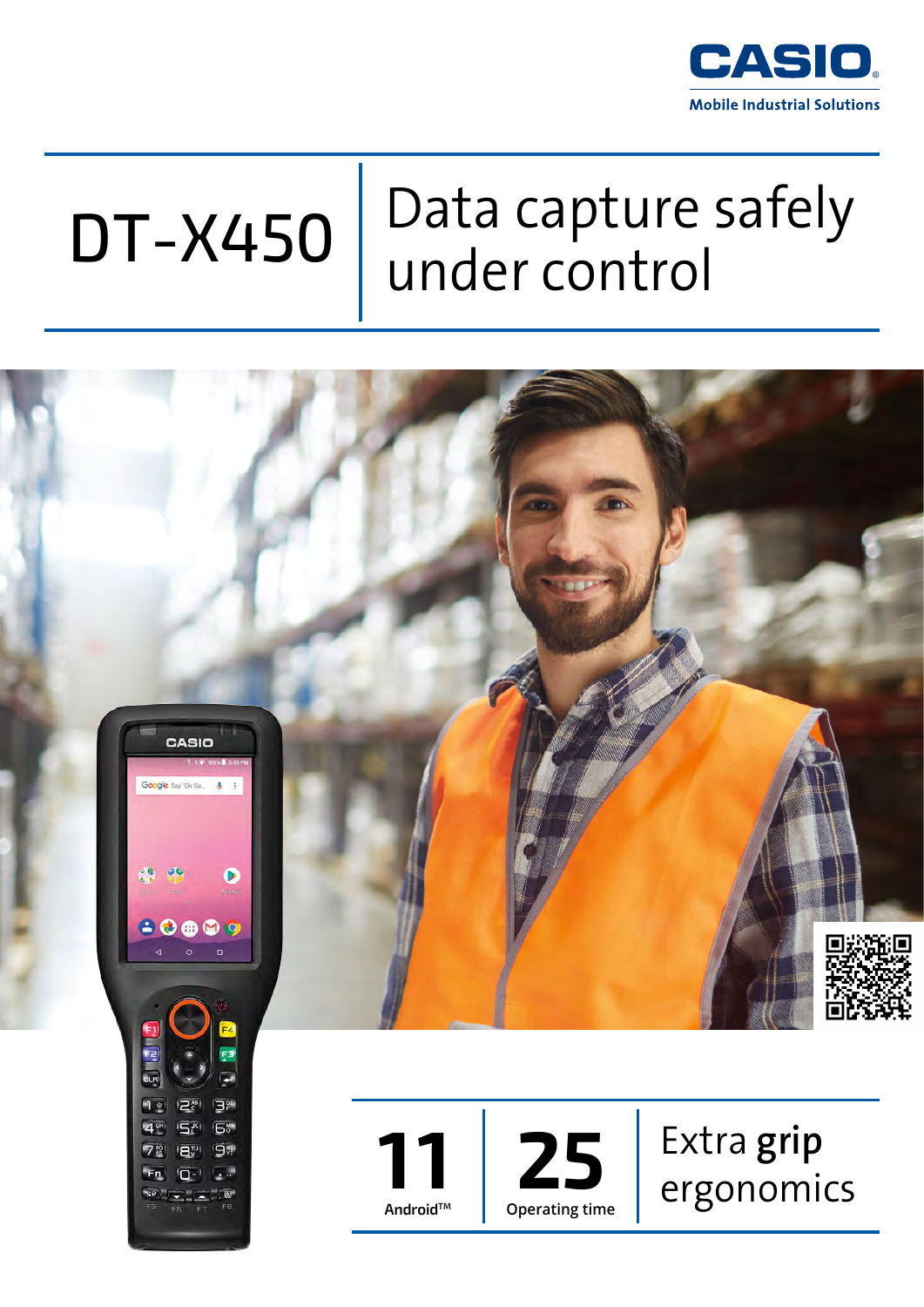# Ergonomic? Logically!

The development of the new DT-X450 series clearly focused on one keyword: ease. Many intelligent details make for considerably easier handling. In addition, the Android platform makes it easier to find suitable applications or to specifically develop them.

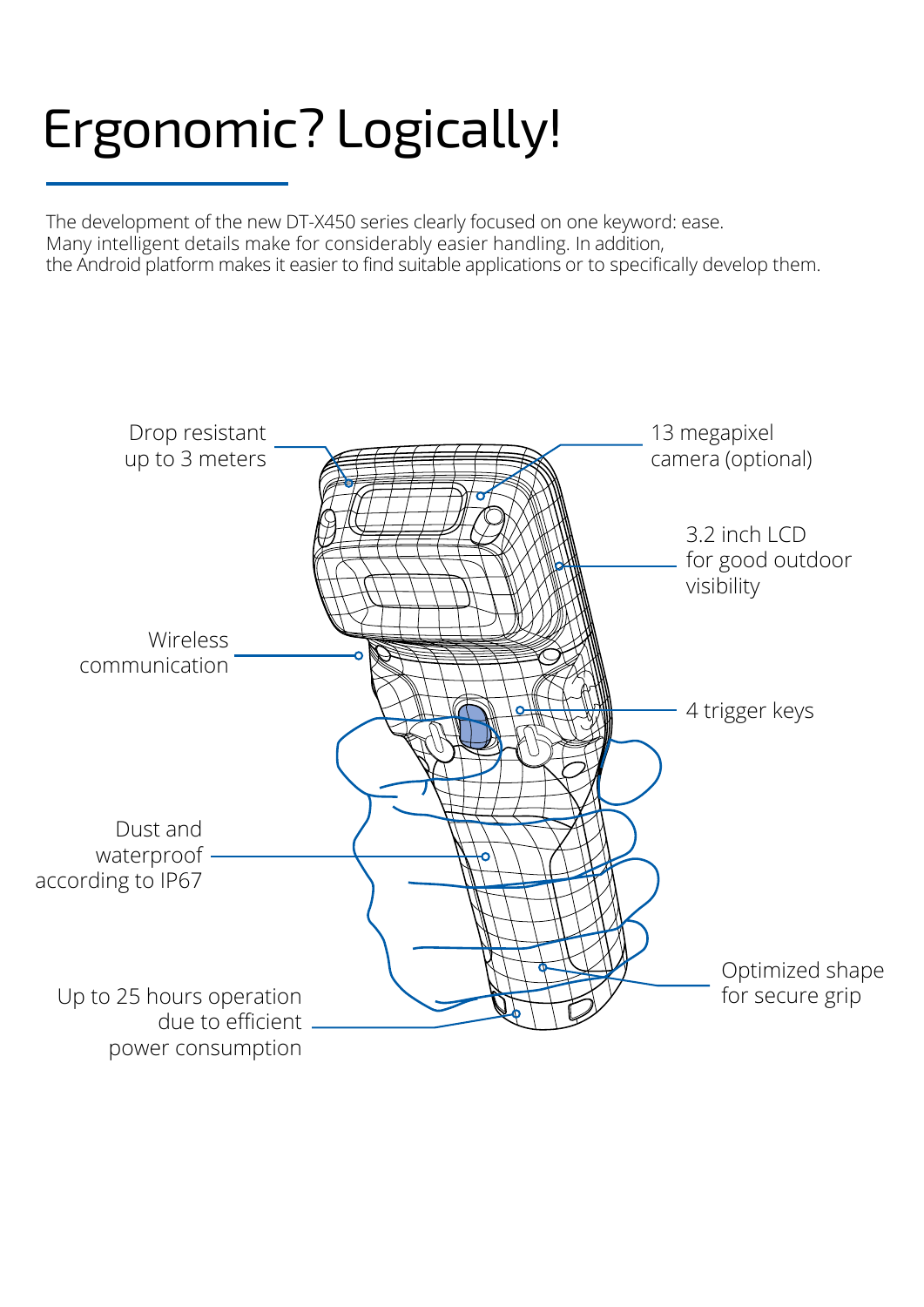## Accessories



**HA-S62IO** LAN/USB communication and charging cradle with additional battery charging option



**HA-S60IO** USB communication and charging cradle with additional battery charging option



**HA-S36DCHG** Charger for 2 DT-X400/X450, 3-times cascadable



**HA-S32DCHG** Charger for 2 batteries, 3-times cascadable



**HA-S20BAT** Lithium-ion battery (2.900 mAh)



**HA-S95HB** Hand Belt

**AD-S50400A**: Power supply unit for HA-S60IO / HA-S62IO **AD-S12500A**: Power supply unit for HA-S36DCHG / HA-S32DCHG **AC-CORD-EU/UK**: AC cable for AD-S12500A **DT-380USB-A**: USB cable HA-S62IO / 60IO (Type B) and PC (Type A) **HA-S81USBC**: USB cable DT-X450 (Type C) and PC (Type A)

### **Cradle configuration**

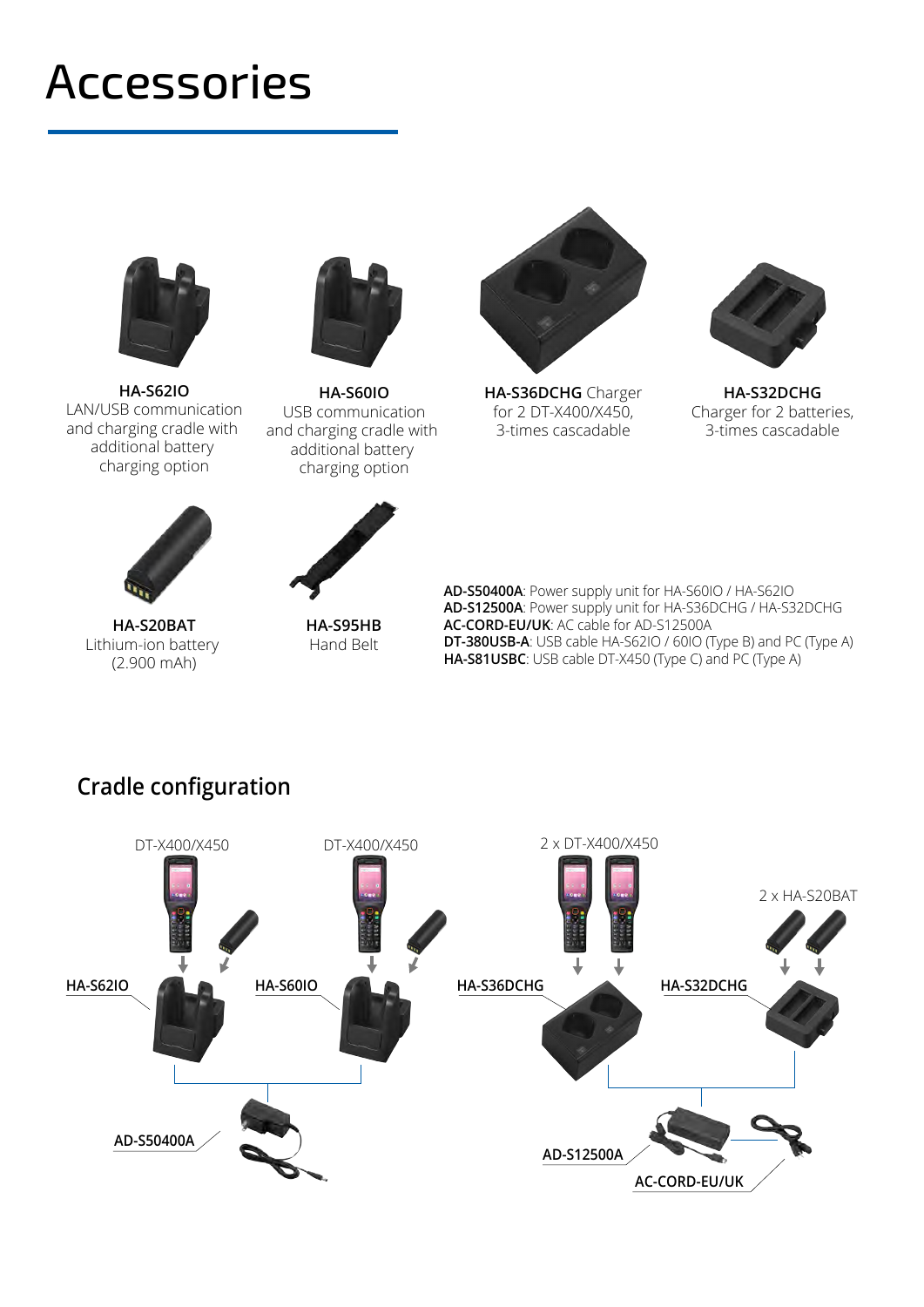

ß

Ξ **Big** 

**6\* BM** 9%

> $\sqrt{2}$  $\overline{\mathbf{B}}$

 $30000$ 

CLR

 $1<sub>e</sub>$ 

 $4<sup>cm</sup>$ 

 $7<sup>10</sup>$  $F_{n}$ 

**SP** 

m

Z

 $P_e^{\text{AB}}$ 

 $\overline{\mathbf{5}^{\mathbf{k}}}$ 

 $\overline{Q}$ -

#### **Always with you**

匠

- Bright 3.2 inch LCD display
- 13 megapixel camera (optional) **•**
- IP67 dustproof and waterproof
- 3 meter drop resistant **•**

#### **Lasts all day long**

- Up to 25 hours of continuous operating time **•**
- Optimized power consumption **•**
- 2,900 mAh battery with large capacity **•**

#### **Excellent connectivity**

- WLAN / Bluetooth 5.1 **•**
- LTE Communication **•**
- GPS positioning **•**
- NFC (Type A/B/FeliCa®) **•**

#### **Ready for any application**

- Android 11 OS **•**
- Many 3rd party apps on the market **•**
- Standard for in-house developments **•**

#### **Lies securely in the hand**

- Ergonomically optimized grip **•**
- Optimum weight distribution **•**
- Handle with non-slip surface
- 4 trigger keys **•**

#### **Intuitive operation**

- Resistive touch panel **•**
- Input by pen, finger and glove
- Freely assignable function keys **•**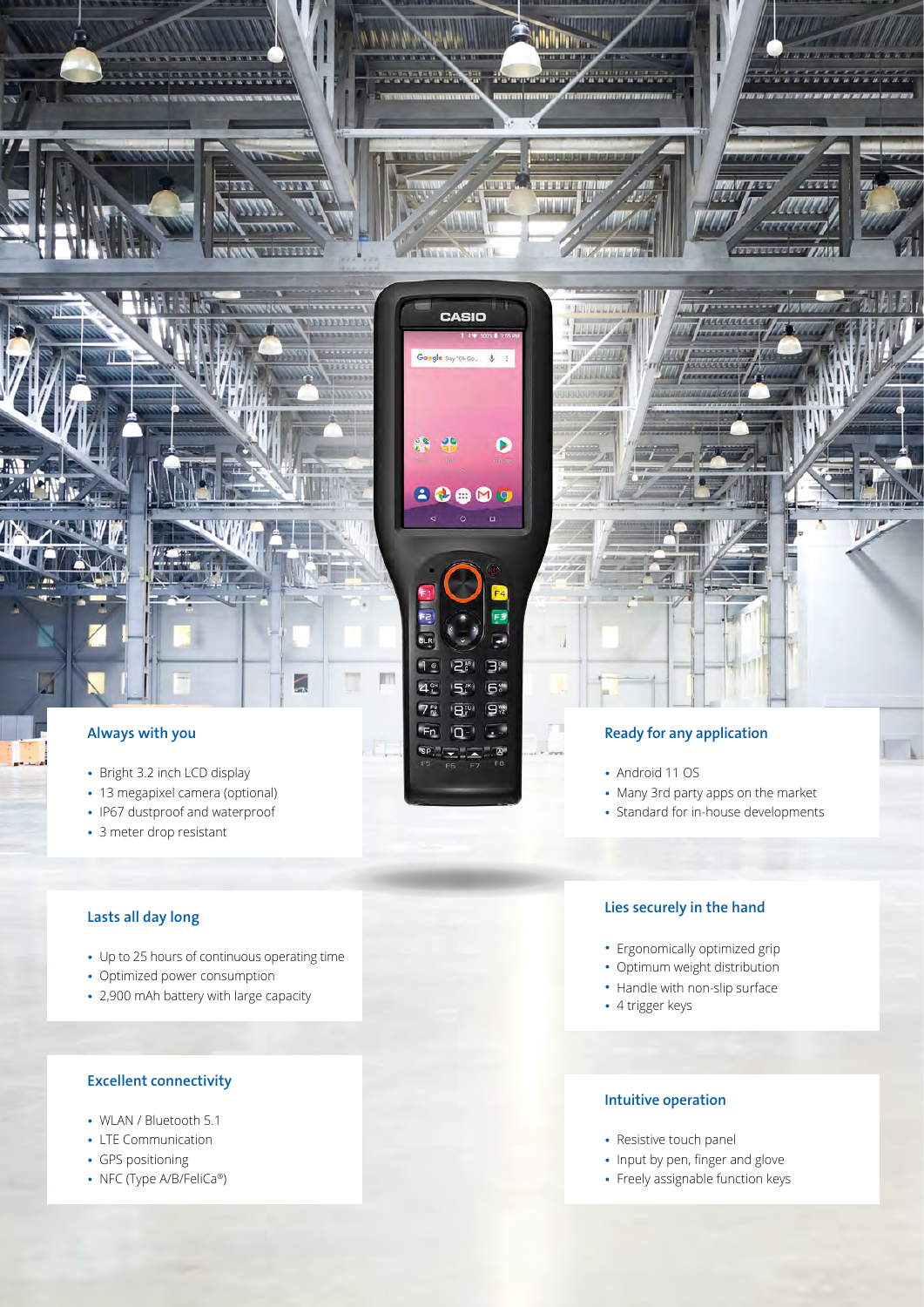## CASIO DT-X450

| <b>Model</b><br><b>NFC</b><br>Camera<br>Scanner |              |  |  |                          |
|-------------------------------------------------|--------------|--|--|--------------------------|
|                                                 |              |  |  | <b>W-WAN</b>             |
| DT-X450-20                                      | C-MOS Imager |  |  | $\overline{\phantom{a}}$ |
| DT-X450-C21                                     | C-MOS Imager |  |  | -                        |
| DT-X450-WC21                                    | C-MOS Imager |  |  |                          |

| <b>Specifications</b>           |                           | DT-X450-20                                                                                    | DT-X450-C21                         | DT-X450-WC21                                 |  |  |
|---------------------------------|---------------------------|-----------------------------------------------------------------------------------------------|-------------------------------------|----------------------------------------------|--|--|
| CPU                             |                           | Qualcomm 2.0 GHz octa-core                                                                    |                                     |                                              |  |  |
| <b>OS</b>                       |                           |                                                                                               | Android <sup>™</sup> 11             |                                              |  |  |
| Memory                          | <b>RAM</b>                | 4 GB                                                                                          |                                     |                                              |  |  |
|                                 | <b>FROM</b>               | 64 GB                                                                                         |                                     |                                              |  |  |
|                                 | LCD                       | 3.2-inch transmissive color TFT LCD (800 x 480 pixels)                                        |                                     |                                              |  |  |
| Display                         | <b>Touch Panel</b>        | Resistive touch panel                                                                         |                                     |                                              |  |  |
|                                 | Keyboard                  | 10 Key (alpanumeric), CLR, Enter, Cursor, Power, Fn, Function (F1 - F8)                       |                                     |                                              |  |  |
|                                 | Trigger                   | Center, L, R, Rear                                                                            |                                     |                                              |  |  |
| Input Devices                   | Scanner                   | C-MOS Imager                                                                                  |                                     |                                              |  |  |
|                                 | Camera                    |                                                                                               | 13 Megapixel, auto focus, LED flash |                                              |  |  |
|                                 | <b>NFC</b>                | ISO14443 Type A / ISO14443 Type B /<br>Felica® / ISO15693                                     |                                     |                                              |  |  |
|                                 | GPS                       |                                                                                               |                                     | Built-in A-GPS, GLONASS,<br>BeiDou, QZSS/L1C |  |  |
|                                 | Bluetooth®                | Ver.5.1 EDR/LE                                                                                |                                     |                                              |  |  |
| Wireless                        | WI AN                     | IEEE 802.11a/b/g/n/ac, IEEE 802.11d, WPA2/WPA3(Personal, Enterprise) support                  |                                     |                                              |  |  |
| Communication                   | WWAN (model dependent)    |                                                                                               |                                     | LTE<br>UMTS/HSPA/HSPA+,<br>GSM/GPRS/EDGE     |  |  |
|                                 | Drop Durability           | 3.0 <sub>m</sub>                                                                              |                                     |                                              |  |  |
| Durability                      | Dust and Water Resistance | <b>IP67</b>                                                                                   |                                     |                                              |  |  |
| Sensor                          |                           | Accelerometer, Illumination sensor, Proximity sensor,<br>Gyroscope sensor, Geomagnetic Sensor |                                     |                                              |  |  |
| Extensions                      | <b>USB</b>                | USB 2.0 (Type-C) x 1                                                                          |                                     |                                              |  |  |
|                                 | SD card slot              | microSD $\times$ 1, SDXC compatible                                                           |                                     |                                              |  |  |
|                                 | SIM card slot             |                                                                                               |                                     | nano SIM $\times$ 1                          |  |  |
| Power                           | Main Power                | Lithium-ion battery, Operating period: Approx. 25 hours with 2,900 mAh                        |                                     |                                              |  |  |
|                                 | Memory Backup             | Integrated Lithium-ion battery                                                                |                                     |                                              |  |  |
| External Dimensions (W x D x H) |                           | Approx. 66 (grip: 45) × 196 × 38 (grip: 33) mm                                                |                                     |                                              |  |  |
| Weight                          |                           | Approx. 260 g (including battery)                                                             |                                     |                                              |  |  |
|                                 |                           |                                                                                               |                                     |                                              |  |  |

#### **Model-specific features:**

#### **13 megapixel camera**

- Documentation of **•**
- damaged goods
- Shelf allocation **•**
- **•** Real-time communication
- **•** GPS positioning **LTE Communikation**
- **NFC**
	- Type A/B/FeliCa® **•**
	- Login security through **•** NFC card

Google, Android, Google Maps, Google Drive and other marks are trademarks of Google LLC. MIFARE is a registered trademark of the NXP B.V. FeliCa is a registered trademark of the Sony Corporation. The Bluetooth® trademark is owned by Bluetooth SIG, Inc., USA, and licensed to CASIO Computer Co., Ltd. Other product- and company names are either trademarks or registered trademarks of the respective owners. The design and specifications may vary without notice. The color display of pictures may vary from the actual colours. Screen images are simulated representations. The specifications in the table above were provided in April 2022.

CASIO grants a warranty period of 12 months on all CASIO System products (cash registers and handy terminals).

Casio-Platz 1 22848 Norderstedt, Germany solutions@casio.de +49 (0)40 528 65-407 www.casio-solutions.com **Casio Europe GmbH**